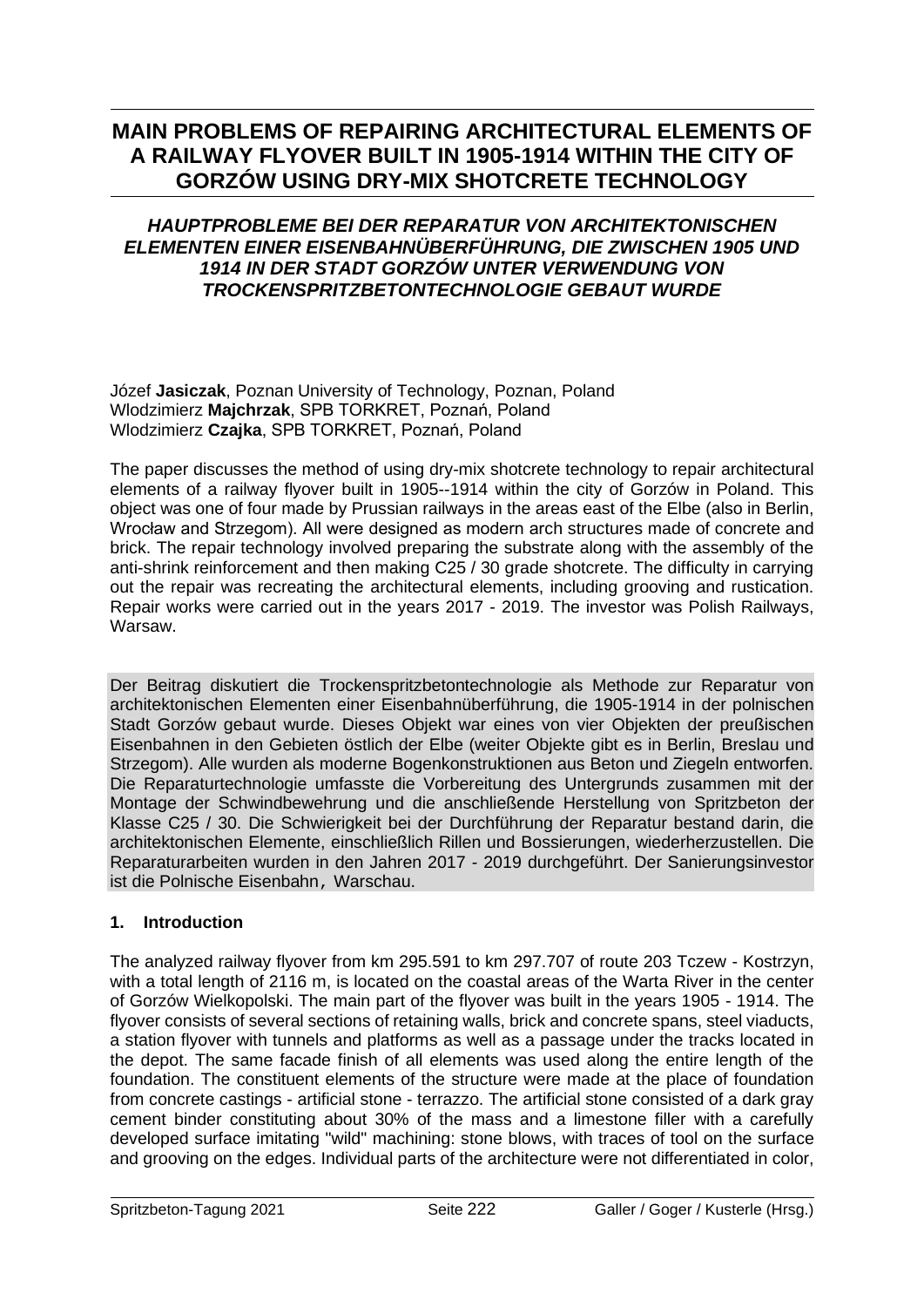only by the surface texture. The facades are ecru, light cream, while the arcades vaults were built of red brick. The structure of the building consists of 51 open arcades, vaulted with segmental arch supported on pillars reinforced in the lower part with low buttresses (remains of former pylons of different height) with a face from several horizontal rustication, secured from the top with a sloping cap. The elements of the viaducts were constructed of steel elements, rolled, joined with large rivets, span supports with a structure adapted to high loads and vibrations (appropriately flexible), painted with oil paints in various colors as corrosion protection. Reinforcements made of iron elements are visible from below the flat culvert ceilings, also painted with oil paint. Arcade slopes made of earth embankments are strengthened on the surface, laid on lean cement mortar with granite pebbles of uniform size. The vaults of through arcades were built on wooden formwork and were made of red bricks, heavily burned, from lean clay through the addition of ceramic debris. Bricks were connected with cement-lime mortar, grouting flush with the surface of the bricks. A general view of the flyover is shown in Figure 1.



*Figure 1. General view of the flyover with concrete and steel brick spans - Photo arch. 1914.*

## **2. The basic structural element of arcades and their technical condition**

The subject of detailed analysis are brick-concrete spans created by supports and arches with a total length of 912 m. Arch supports are massive walls 2.2-2.2 m thick and about 9.0 m wide (see Figure 1). Transitions serving as communication between individual arcades are placed in the supports. From the face of the structure on the supports several levels of rustication were formed, usually crowned with a sloping cap. In the case of several supports, the original finish of the supports remained with rustication along the entire height of the walls. The superstructure of the spans are brick vaults with a parabolic span from 10.6 m to 13.3 m. The vaults are made of solid brick with cement and lime mortar in a cross weft and covered with a layer of concrete connected to the side walls. The thickness of the brick vault is variable and amounts to about  $0.6 \div 0.65$  m in the key and  $0.85 \div 0.95$  m in the headboard. The side walls of the vaults are made of concrete and topped with a cornice on which balustrades in various forms have been placed. The side walls of the vaults are about  $0.95 \div 1.05$  m thick. A concrete layer is formed on the brick arches profiling the upper surface of the vaults to drain water. The concrete layer has a thickness of  $0.08 \div 0.12$  m in the key and about 1.60 m above the supports. The concrete layer has two layers of bituminous insulation with protective layers of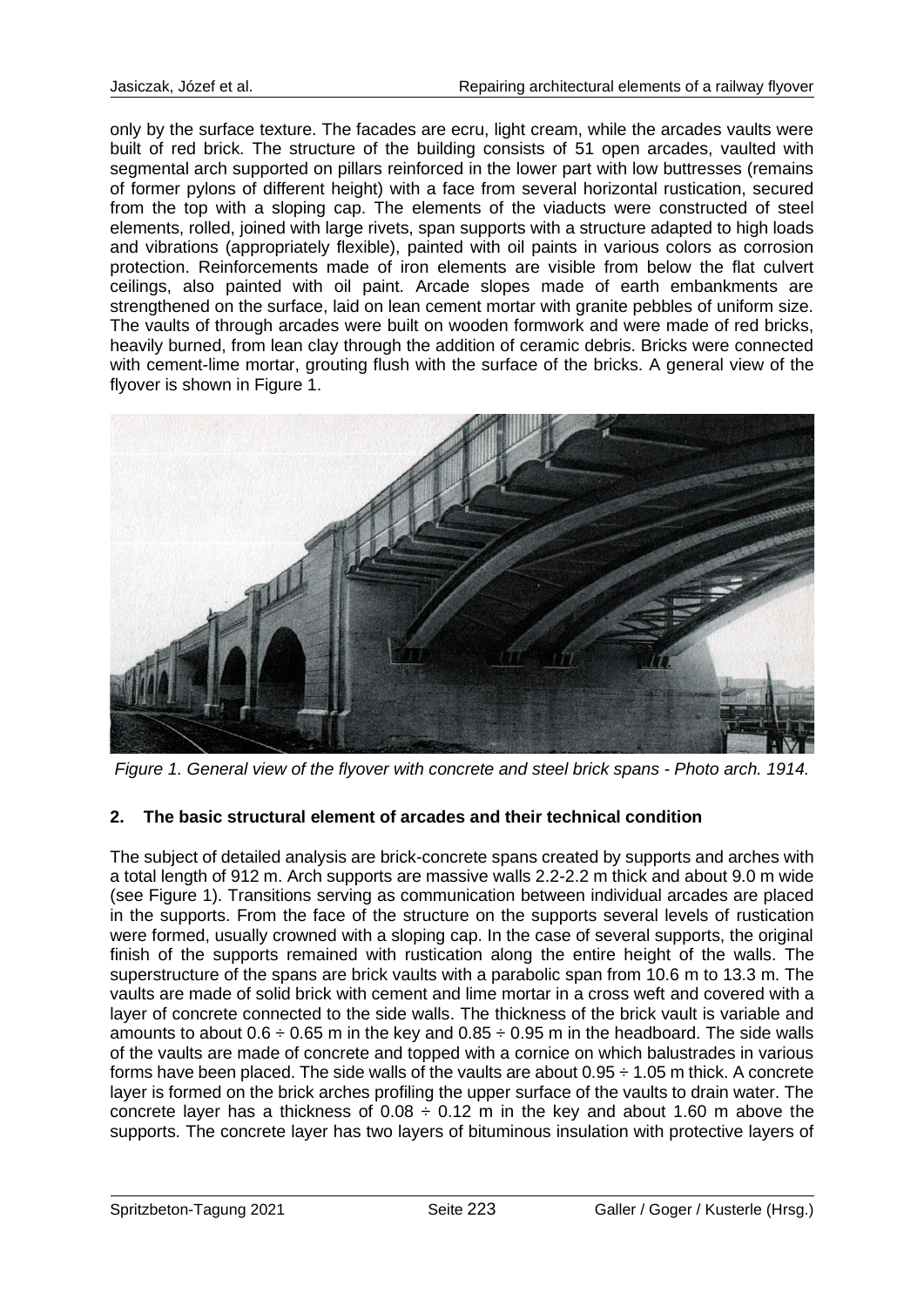concrete and a top layer of insulation. The characteristic dimensions of the indicated structural elements are shown in Figure 2.



*Figure 2: Cross section A-A through a typical span and typical support. Reinforced concrete parts and darkened brick masonry*

The condition of most elements of the flyover and the station has been determined in the technical expertise developed over the past years as very bad, and sometimes in emergency. This applies to both structural components and finishes that determine the aesthetics of the entire premise. This paper refers to the state of these finishing elements - facade of walls and arcades, arcade vault surfaces, platform and tunnel finishing elements. These are the primary elements constituting, equally with their construction, the historical and aesthetic value of the object. Selected solutions and their technical condition are shown in Figures 3, 4 and 5. Numerous stains on the facade and salt efflorescence on the stone vault as well as material defects and scratches of both the concrete arch and the brick vault are visible. Rustication on supports is cracked, wet and often on large, detached surfaces from the wall.



*Figure 3: View of a typical open brick-concrete bay and the original railway track with a cornice and steel railing*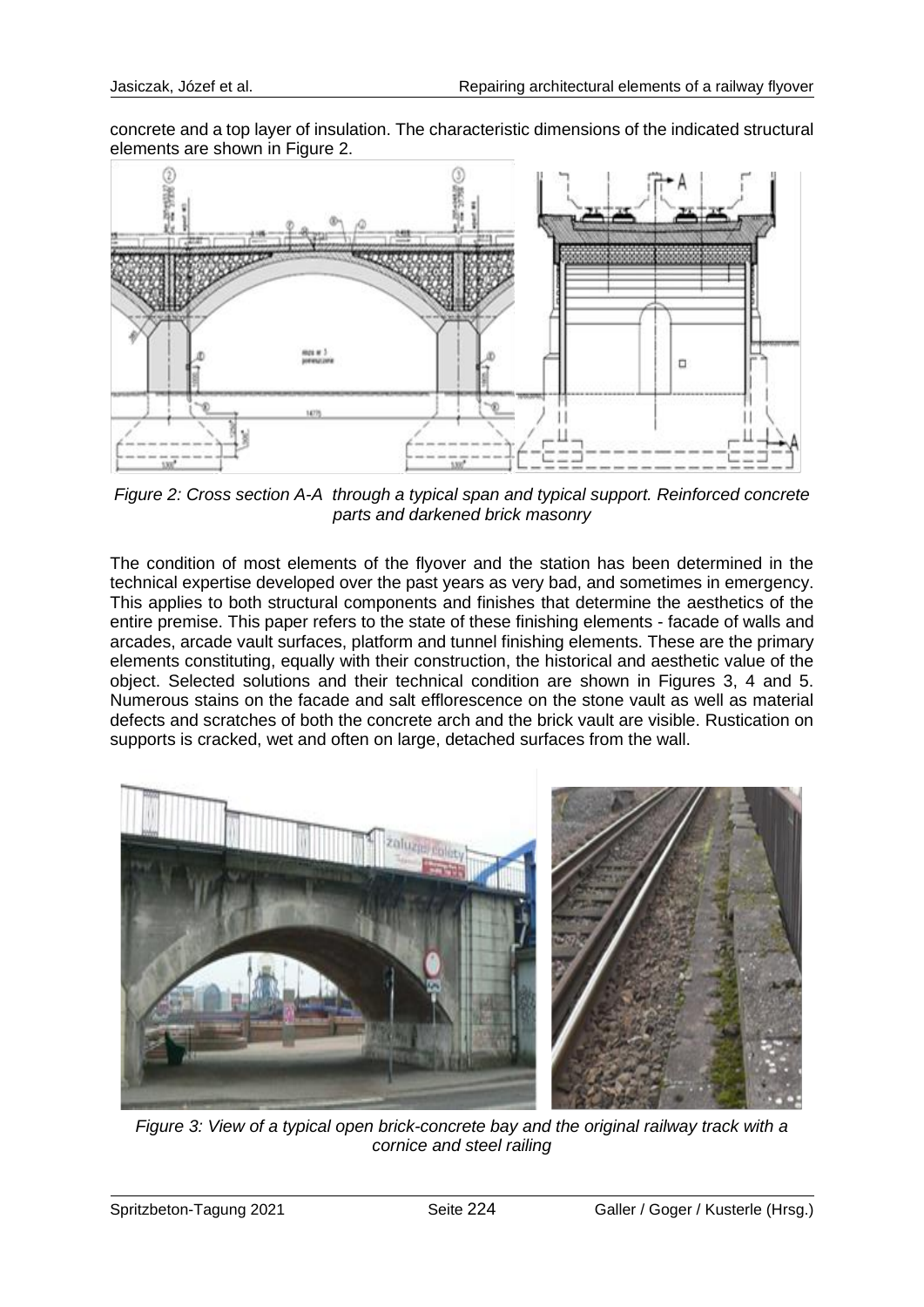

*Figure 4: Cracks in the brick and concrete arch and supporting elements*



*Figure 5: Brick vault and concrete arch end (bottom view). Leaks, efflorescence, defects in bricks and concrete, cracks on a concrete arch*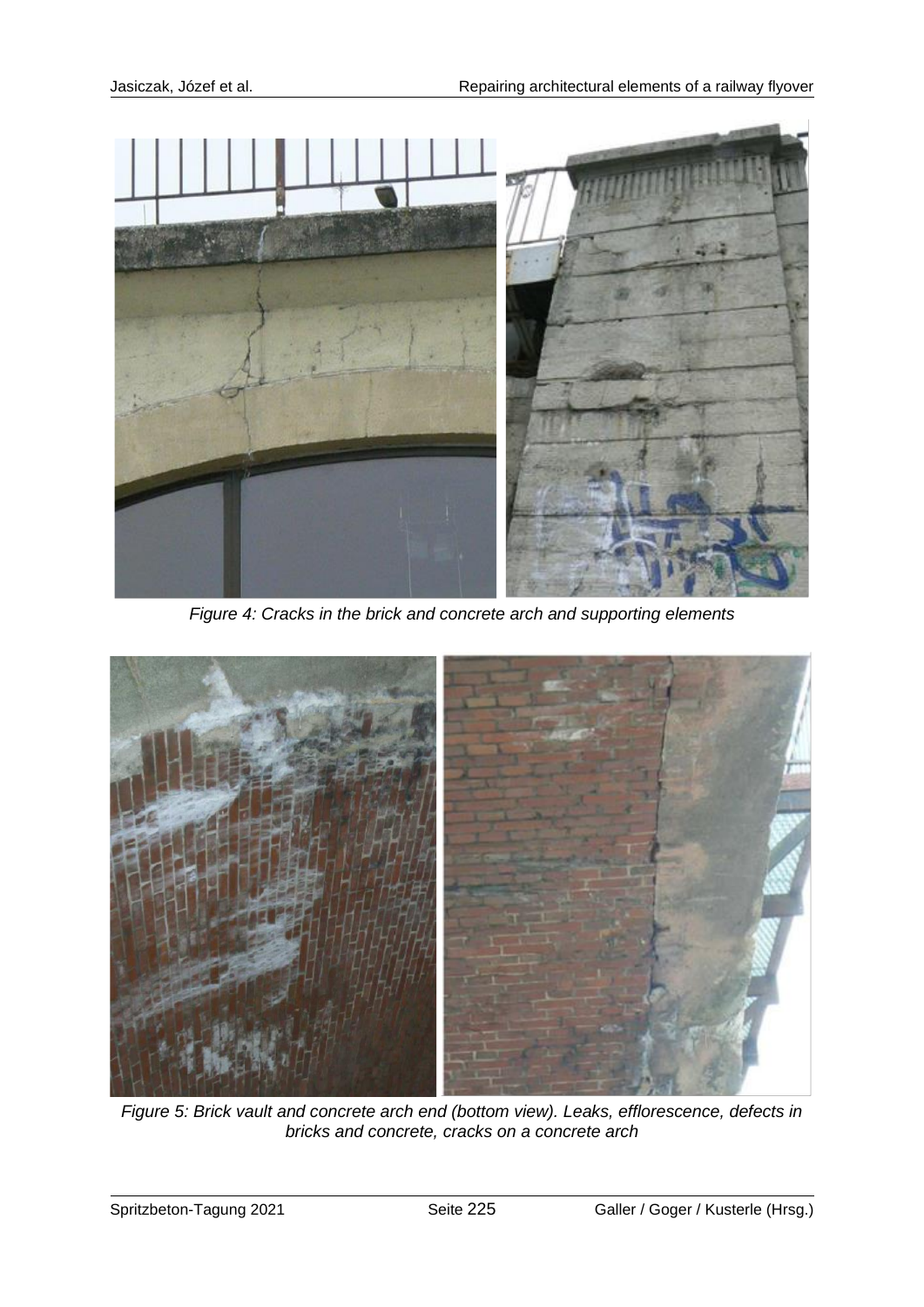#### **3. Methods for repairing and enhancing the basic brick-concrete flyover elements**

The scope of repair work covered the entire brick and concrete structure of the facility, support bodies, drainage systems and track insulation and replacement of the railway surface as well as threshold sections (transition zones) with backfills. The total repaired concrete surface is 13,500 m<sup>2</sup>. A basic conservation recommendation was adopted to reproduce the original texture of the concrete and the original forms and surfaces (corrugation) of walls and cornices, and to preserve the light yellow (ecru) color of shotcrete selected after cleaning the original face, recommending, if necessary, coloring with mineral pigments. The mortar should be prepared at the factory, with crushed limestone filler as in the original, which will maintain its unchanging color, composition and properties guaranteed by the manufacturer throughout the entire period of work.

The preparatory works included the following activities: removal of corroded layers of concrete to a depth of 0.06 - 0.08 m; cleaning the concrete surface from water, dust, loose sand and other impurities; replacement of downpipes and making new inspection holes with their closure; filling any concrete defects in existing support structures (and decorative rustication) with PCC mixtures; injection of scratches with an opening larger than 0.2 mm with synthetic PC resins; protection of the support surface against shotcreting by deep, non-injection watertight sealing that binds pores and capillaries, like "Xypex" or "Hydrostop".



*Figure 6: View of the spans after removal of old concrete and mounting of reinforcing mesh*

The prepared substrate was covered with mesh of Ø8 mm rods with 100x100 mm mesh width, fixed to the surface of supports and concrete vaults with Ø12 mm anchors glued in to 14 mm holes with a spacing of 0.3x0.3 m. Preparation is illustrated in Figs. 6, 7, 8, 9 and 10 (left). On all exposed concrete surfaces, after preparing the substrate in the manner described earlier a dry-mix sprayed layer was applied at least 0.06 - 0.08 m thick from ready-mixed mixtures of min. C25 / 30 class of concrete. Shotcrete was made in dry-mix technology using the ALIVA 246 machine. The shotcrete mixture was designed with quartz aggregates  $0 - 4$  mm, Portland cement CEM I 42.5 R, a small amount of fly ash, active silica fume  $SiO<sub>2</sub>$  and a small amount of Sika's non-alkaline Sigunit 49 AF setting accelerator. Samples for determining the compressive strength of concrete were made on 600 x 600 mm panels and sent to the laboratory. All of them met the strength criterion.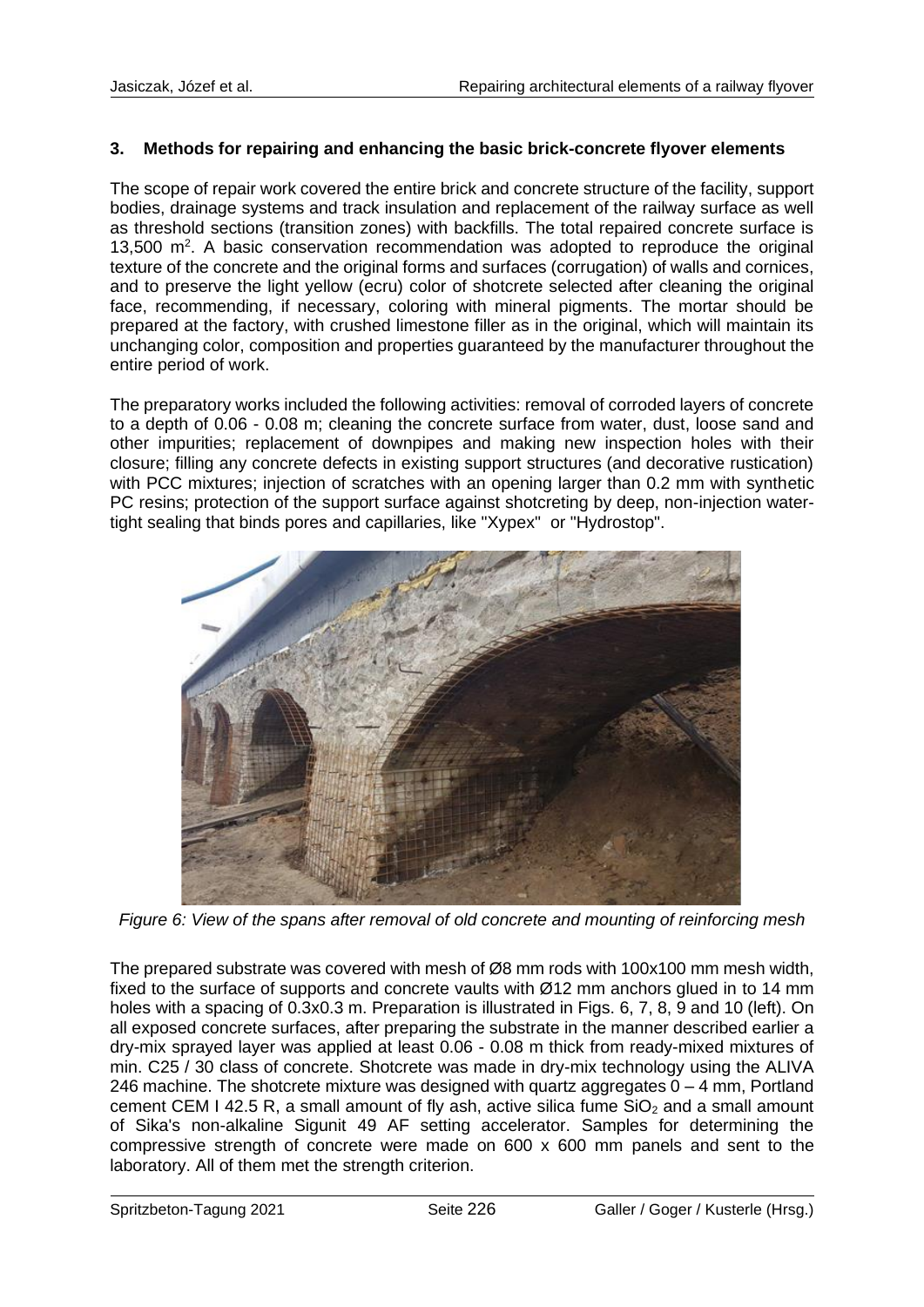The concrete mix was applied in two stages: first, a layer of shotcrete for embedding reinforcement was sprayed and then a second layer of shotcrete to obtain a reinforcement cover of 30 mm. The adhesion of the applied layers to the substrate by the "pull-off" method was also checked. Results obtained in the range of 1.0 - 1.5 MPa, which is consistent with the requirements of *PN-EN 1504: Products and systems for the protection and repair of concrete structures*.



*Figure 7: Spraying the second layer of shotcrete (reinforcement cover 3 cm). In the right the ALIVA 246 machine*



*Figure 8: Preparation and reinforcement of the surface in the area of support of the flyover arch with damaged rustication. Visible green template used to imprint the arch in the fresh concrete*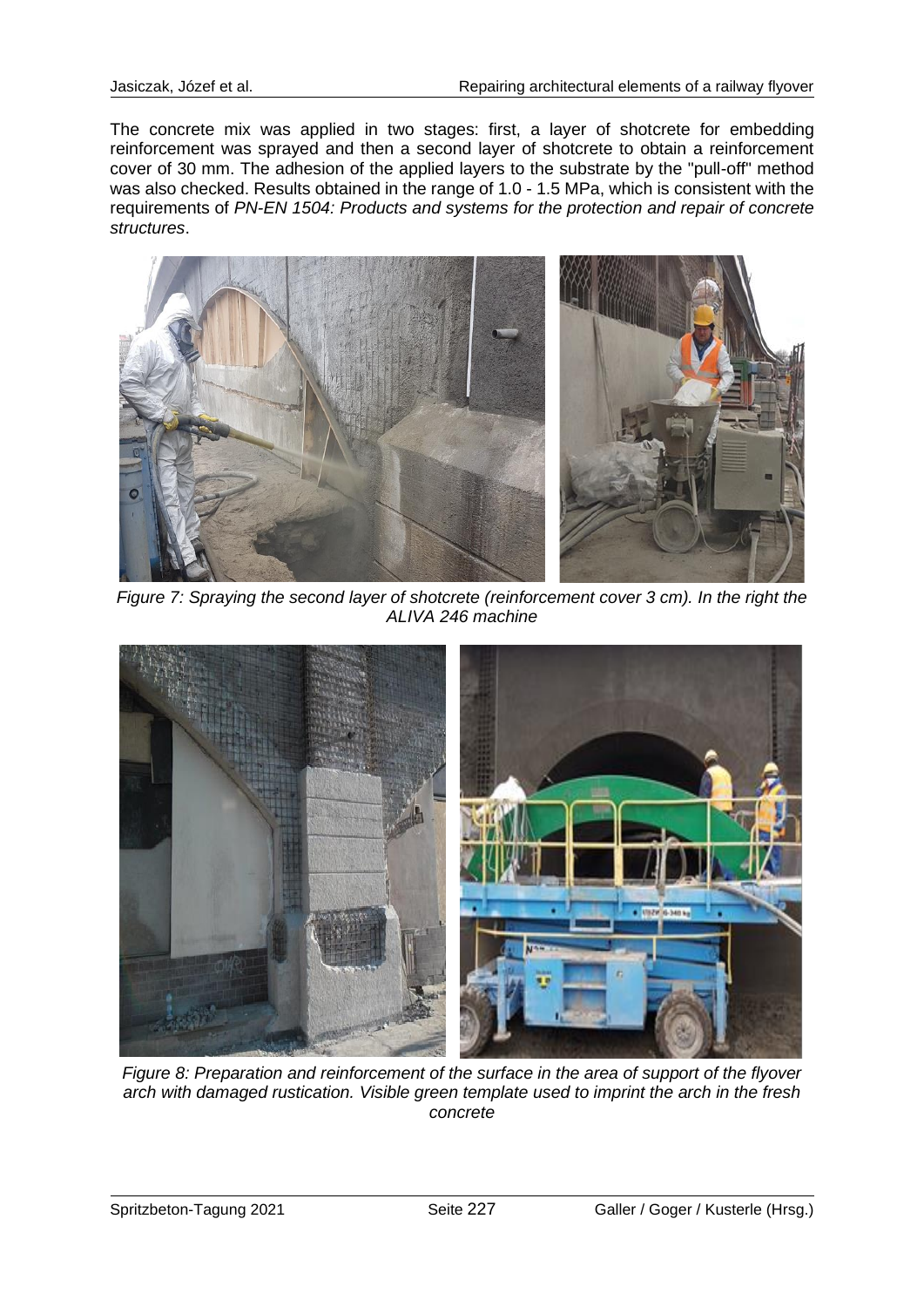

*Figure 9: Grooving the lower part of the arch - steel sheath with vertical cuts and manual line profiling*

The concrete surface was finished with the "cut and flash" technique, obtaining an incised texture, similar to natural stone blocks. Span arches and rustication of supports were also processed. Concrete external surfaces were protected with sprayed hydrophobic coatings and light yellow anti-graffiti coatings.

Repair of brick arches constituted a separate technological line and included: removal of the insulation layer together with layers of protective concrete over the arches; injection of cracks and scratches with an opening greater than 0.2 mm, bonding of detached concrete side walls from brick vaults (see Figure 5) by means of injection; joining of brick arches with a concrete jacket by means of  $\varnothing$  12 mm rods glued onto the resin; supplementing defects in the vaults with brick identical in terms of dimensions, surface appearance and shape with bricks embedded on a cement-lime mortar with a grain size of 0-4 mm; pointing of repaired vaults. Minor defects of bricks were masked with a properly selected mineral putty imitating the surface of bricks and artificial stone veneers in primary colors.



*Figure 10: Damaged rustication of the support before and after repair. Visible brick vault repair*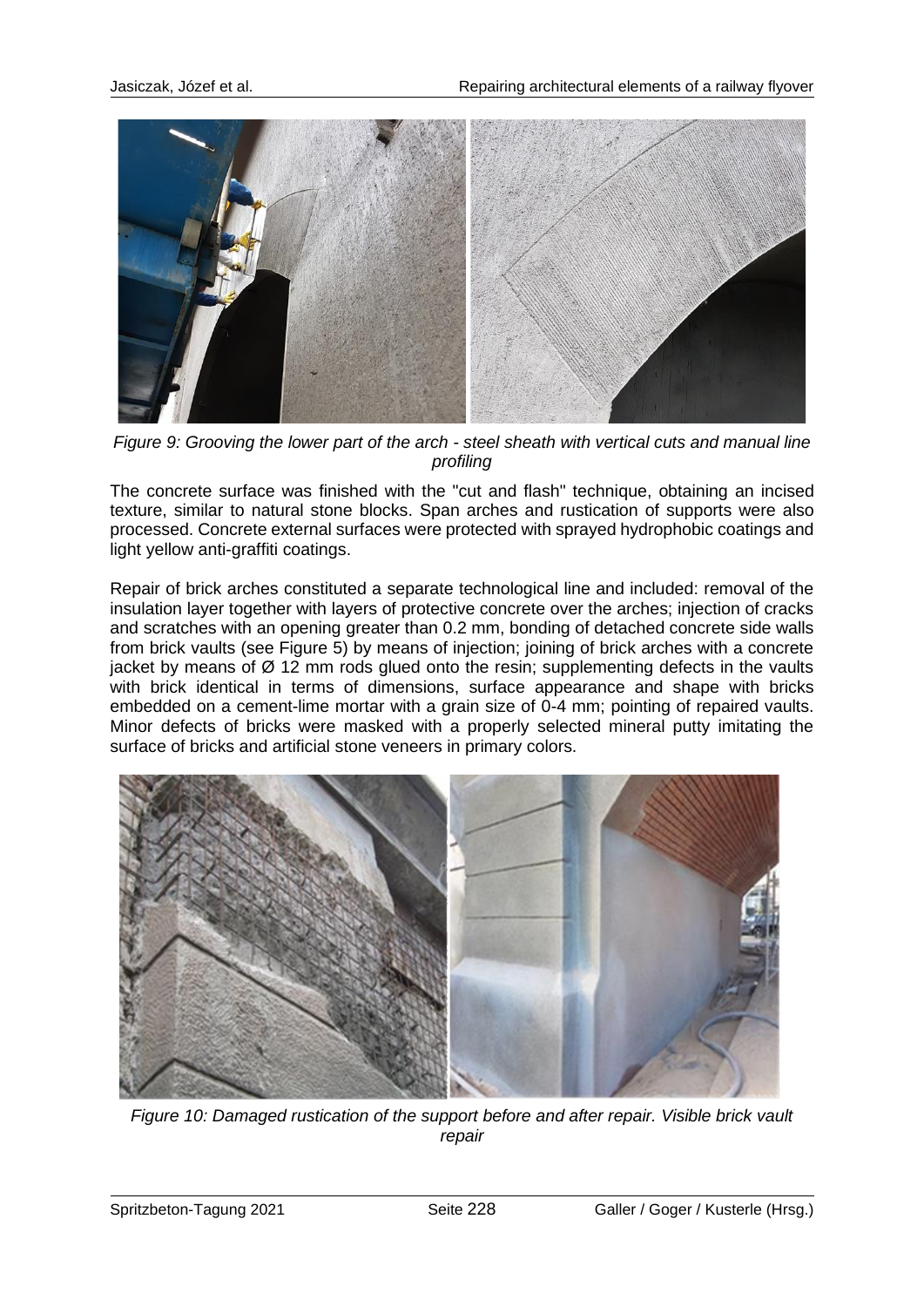

*Figure 11: View of repaired flyover*

In this paper, due to the conference profile – Spritzbeton -Tagung - the implementation of very interesting reconstruction of girders and other steel components of the flyover, reconstruction of missing fragments of track balustrades using locksmith method from appropriate bars and flat bars according to the original modernist pattern from the 1930s, reconstruction of the station itself was not discussed (Fig. 11), hence the recommended visit to Gorzów Wielkopolski.

## **4. Conclusions**

Shotcrete is concrete which offers many advantages over other methods of placing concrete but without extensive structural formwork and complex application by hands. Rich technical literature describes many traditional applications connected with the rehabilitation of concrete [3,5], but also points to new trends such as sprayable fire-protective layers in traffic tunnels [4]. Shotcrete may also be used for shaping architectural space ([Skatepark Project [6] ) as well as large surface architectural concrete elements [2]. Similarly to the publication [2], the authors of this work showed another, innovative application of shotcrete, this time to strengthen and renovate the historic railway flyover, over a hundred years old, with artificial stone facades in light yellow. The contractors gained another interesting experience and showed similar companies new opportunities for shotcrete.

## **5. References**

- [1] Technical documentation: Modernization of railway flyover in Gorzów Wielkopolski, Brick and concrete spans flyovers km 295,897 ÷ 296,809. Bridge industry. Made by: Design Office: Transprojekt Gdańsk Sp. z o. o. 80- 254 Gdańsk, ul. Partyzantów 72a. 2013.
- [2] Jasiczak J., Majchrzak W., Czajka, W.: Construction of Undulating Walls Using Dry-Mix Shotcrete. Concrete International. Volume**:** 37. Issue**:** 6 , pp.31-35. 6/1/2015.